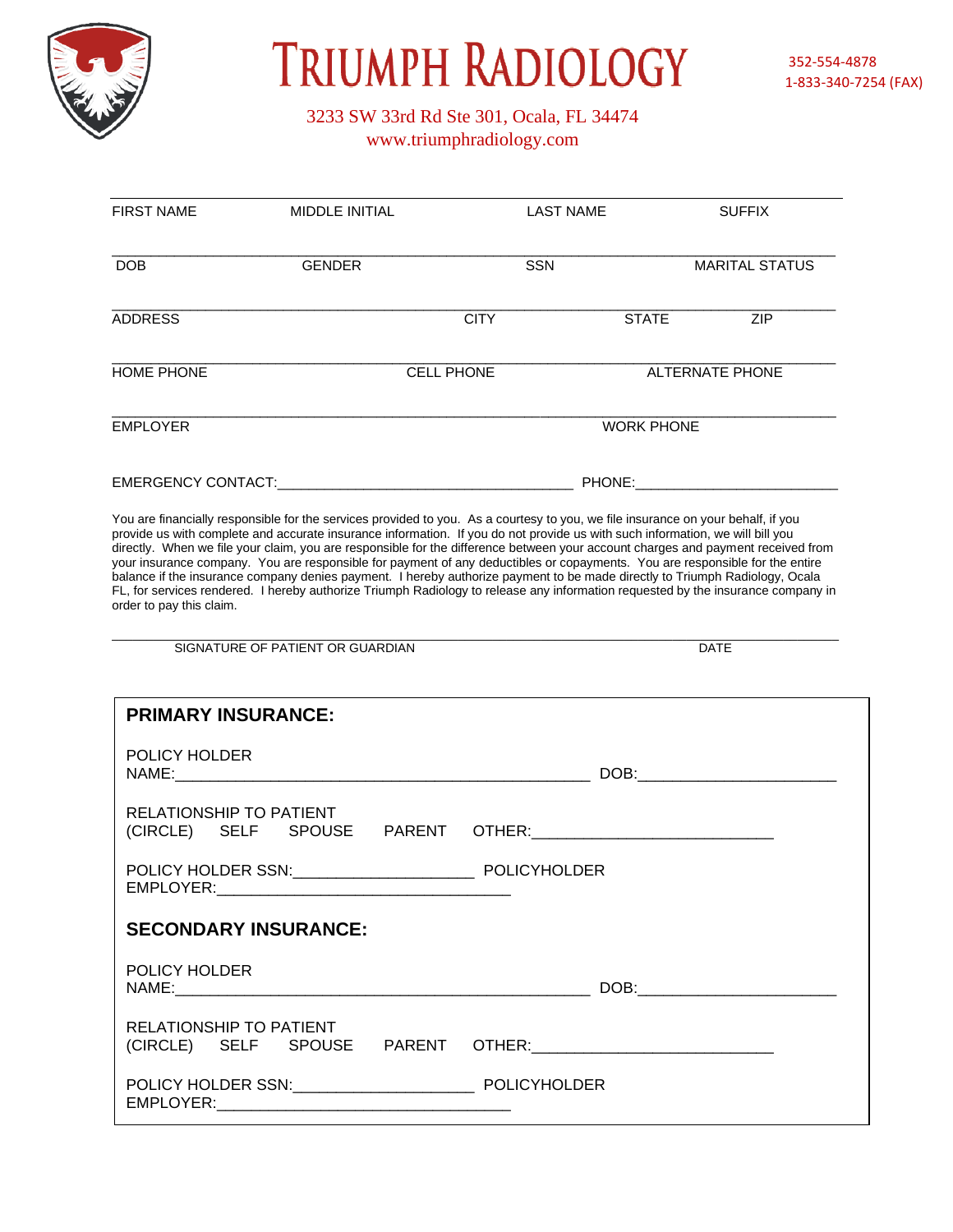#### **THIS NOTICE DESCRIBES HOW MEDICAL INFORMATION ABOUT YOU MAY BE USED AND DISCLOSED AND HOW YOU CAN GET ACCESS TO THIS INFORMATION. PLEASE REVIEW CAREFULLY.**

This notice of privacy practices describes how we may use and disclose your protected health information (PHI) to carry out any related care services, treatment, payment, or health care operations (TPO) and for other purposes that are permitted or required by law. It also describes your rights to access and control your protected health information. "Protected health information" is information about you, including demographic information that may identify you and that relates to your past, present or future physical or mental health or condition.

#### **1. Uses and Disclosures of Protected Health Information**

Your protected health information may be used and disclosed by your physician, our office staff and others outside of our office that are involved in your care and treatment for the purpose of providing health care services to you, to pay your health care bills, to support the operation of the physician's practice, and any other use required by law.

**Treatment:** We will use and disclose your protected health information to provide, coordinate, or manage your health care and any related service. This includes the coordination or management of your health care with a third party. For example, we would disclose your protected health information, as necessary, to a home health agency that provides care to you. Another example, your protected health information may be provided to a physician to whom you have been referred to ensure that the physician has the necessary information to diagnose or treat you.

**Payment:** Your protected health information may be used to obtain payment for your health care services. For example, this may include activities that a health insurance plan requires before it approves or pays for health care services such as: making a determination of eligibility or coverage, reviewing services provided to you for medical necessity, and undertaking utilization review activities.

**Healthcare Operations:** We may use or disclose, as needed. Your protected health information in order to support the business activities of your physician's practice. These activities include, but are not limited to, quality assessment activities, employee review activities, training of medical students, licensing, and conducting or arranging for other business activities. For example, we may use a sign-in sheet at the registration desk where you will be asked to sign your name and indicate the type of appointment you have. We may also call you by name in the waiting room. We may use your or disclose your protected health information, as necessary, to contact you to remind you of your appointment.

**We may use or disclose your protected health information in the following situations without authorization.** These situations include: as required by law, public health issues required by law: communicable disease, health oversight, abuse or neglect, Food and Drug Administration requirements, Legal proceedings: law enforcement, coroners, funeral directors, organ donation, research, criminal activity, military activity, national security inmates. Required uses and disclosures: under the law, we must make disclosures to you when required by the Secretary of the Department of Health and Human Services to investigate or determine our compliance with the requirements of section 164.500. Other permitted and required uses and disclosures will be made only with your consent, authorization or opportunity to object unless required by law in writing, except to the extent that your physician or the physician's practice has taken action in reliance on the use or disclosure indicated in the authorization.

**Your Rights:** The Following in a statement of your rights with respect to your protected health information.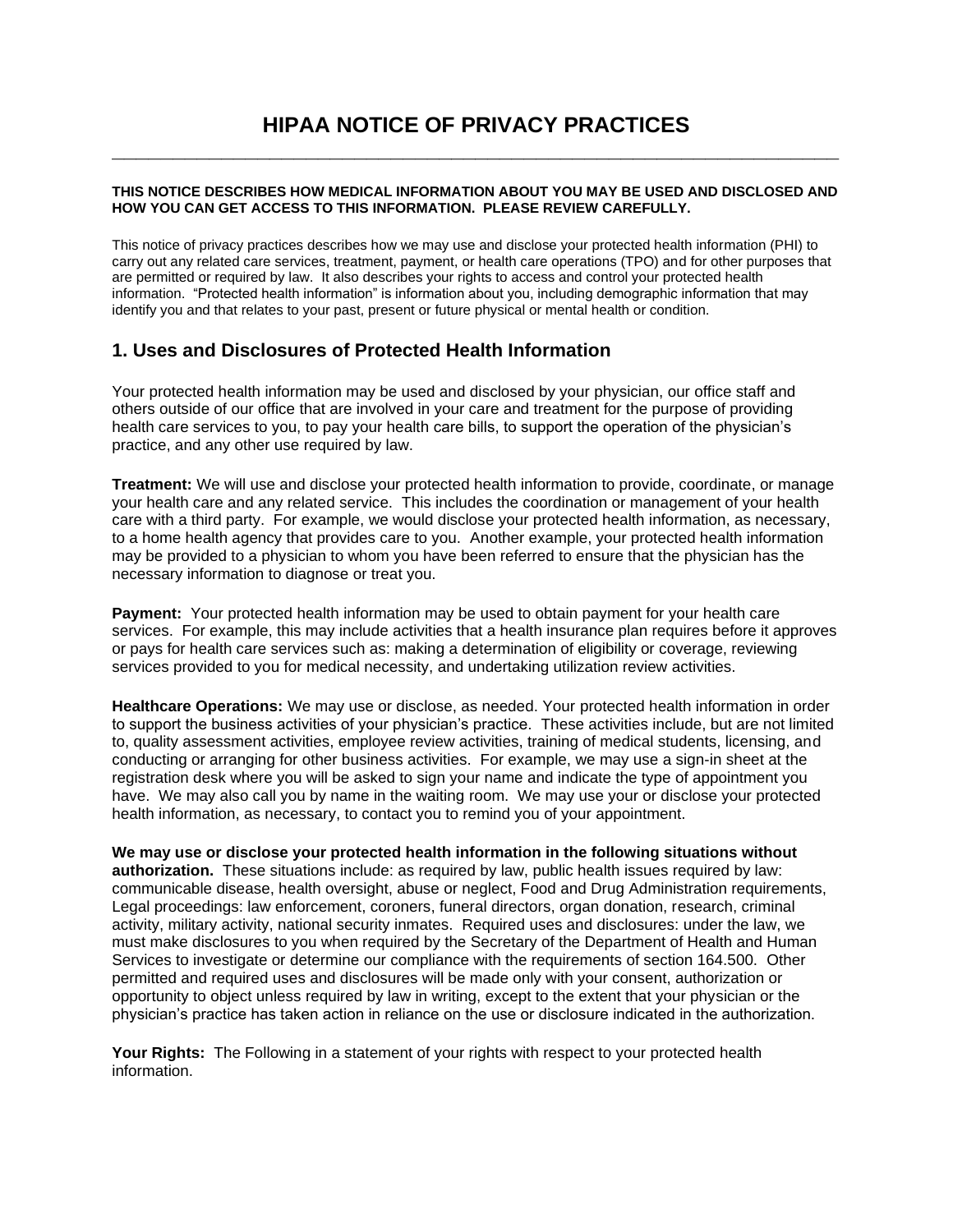# **HIPAA Notice of Privacy Practices, Continued.**

**You have the right to inspect and copy your protected health information:** Under federal law, however, you may not inspect or copy the following records: psychotherapy notes, information compiled in reasonable anticipation of, or use in, a civil, criminal, or administrative action or proceeding, and protected health information that is subject to law that prohibits access to protected health information.

**You have the right to request a restriction of your protected health information:** This means you may ask us not to use or disclose any part of your protected health information for the purpose of treatment, payment, or healthcare operation. You may also request that any part of your protected health information not be disclosed to family members or friends who may be involved in your care or for notification purposes described in the Notice of Privacy Practices. Your request must state the specific restriction requested and to whom you want the restriction to apply. Your physician is not required to agree to a restriction that you may request. If your physician believes it is in your best interest to permit use and disclosure of your protected health information, your protected health information will not be restricted. You then have the right to use another healthcare professional.

**You have the right to request to receive confidential communications from use by alternative means or at an alternate location.**

**You have the right to obtain a paper copy of this notice from us, upon request, even if you have agreed to accept this notice alternatively ie: electronically.**

**You have the right to receive an accounting of certain disclosures we have made, if any, of your protected health information.**

We reserve the right to change the terms of this notice and will inform you by mail of any changes. You then have the right to object or withdraw as provided in this notice.

**Complaints:** You may complain to us or the Secretary of Health and Human Services if you believe your privacy rights have been violated by us. You may file a complaint with us by notifying our privacy contact of your complaint.

#### **We will not retaliate against you for filing a complaint.**

This notice was published and becomes effective on/or before August 2020. We are required by law to maintain the privacy of, and provide individuals with, this notice of our legal duties and privacy practices with respect to protected health information. If you have any objections to this form, please ask to speak with our HIPAA compliance officer in person or by phone (352) 554-4878

Signature below is only acknowledgement that you have received this notice of our privacy practices.

| <b>Print Name:</b> | Signature:<br>. | าate |
|--------------------|-----------------|------|
|                    |                 |      |